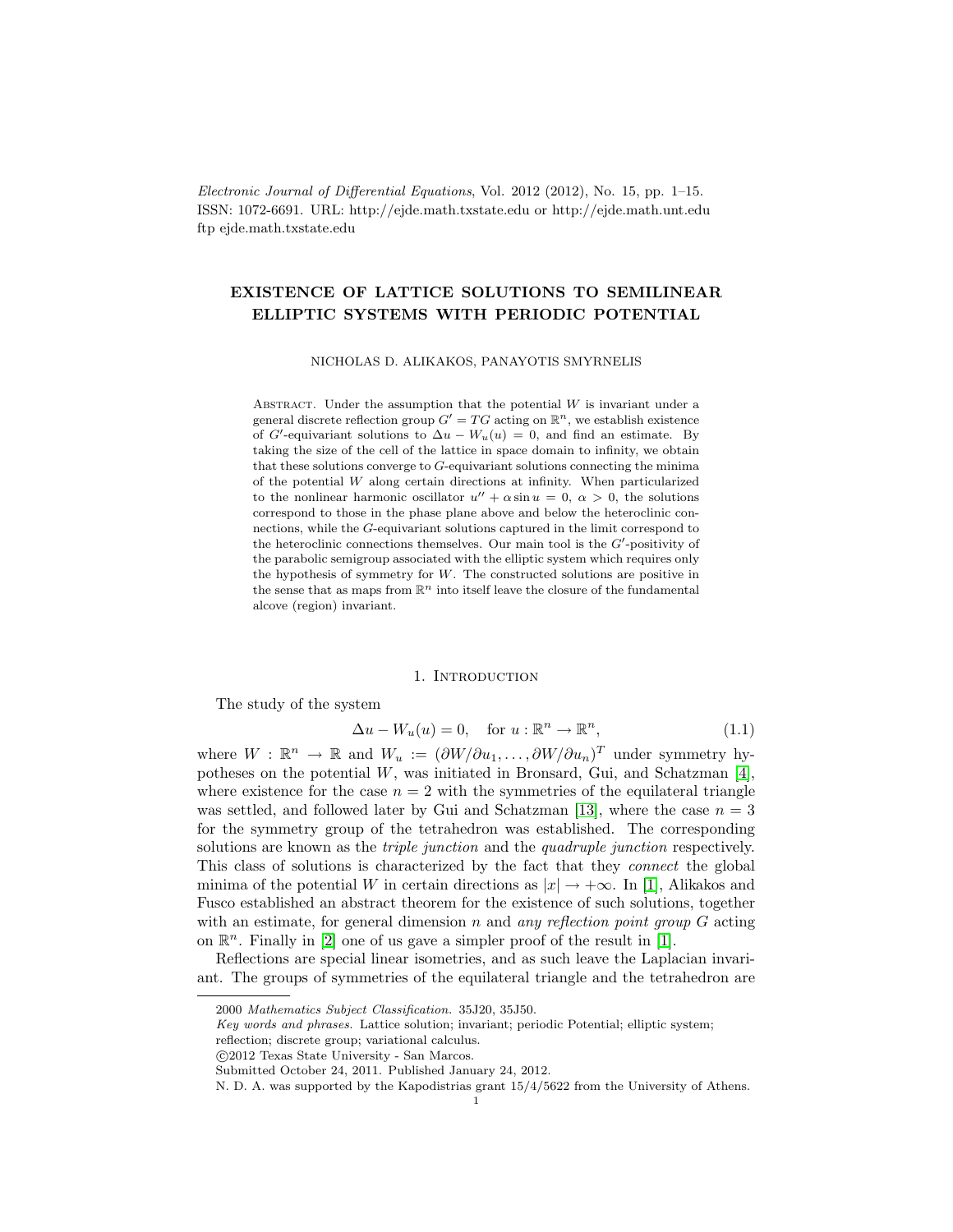reflection groups. This motivated the study in [\[1\]](#page-13-2) for general reflection groups. By including also translations, which obviously leave the Laplacian invariant, we are led naturally to *discrete reflection groups*  $G'$  acting on  $\mathbb{R}^n$ . We note that  $G' = TG$ where T is the translation group of  $G'$  and G the point group fixing the origin O. T generates a *lattice* in  $\mathbb{R}^n$  via the orbit  $\{\tau O : \tau \in T\}$ . There are two natural problems that one can identify in this context:

- (I) The periodic potential problem;
- (II) The periodic solution problem.

In Problem (I), we require that  $W(gu) = W(u)$ , for every  $u \in \mathbb{R}^n$  and every  $g \in G'$ . Both domain and target have G' acting on them and the solutions are  $G'$ -equivariant. Actually it is more appropriate to scale  $G'$  in domain and target differently by introducing a parameter  $R > 0$ :

<span id="page-1-1"></span>
$$
G'_R := \{ g_R : g_R(x) := Rg(x/R), g \in G' \}
$$
\n(1.2)

and then seek  $(G'_R, G')$  equivariant solutions:

<span id="page-1-2"></span>
$$
u(g_R x) = gu(x) \quad \text{for every } x \in \mathbb{R}^n \text{ and every } g \in G'. \tag{1.3}
$$

In Problem (II),  $G'_R$  is acting in the domain and G in the target. We require that  $W(gu) = W(u)$ , for every  $u \in \mathbb{R}^n$  and  $g \in G$ , and we seek a solution in the class of G-equivariant maps modulo the translations of the discrete group  $G'_R$ :

 $u(\tau_R gx) = gu(x)$  for every  $x \in \mathbb{R}^n$ , every  $\tau \in T$ , and every  $g \in G$ . (1.4)

These two classes of solutions are best visualized in terms of an elementary example, the harmonic oscillator  $u'' + \alpha \sin u = 0$ ,  $\alpha > 0$ , that we explain in detail below. Type (I) correspond to the solutions above and below the separatrices in the phase plane, while type (II) correspond to the periodic solutions inside a single cell. The heteroclinic solutions (separatrices) correspond to the solutions constructed in [\[4,](#page-13-0) [13,](#page-13-1) [1\]](#page-13-2).

In this paper we focus on problem (I). We construct an equivariant solution to [\(1.1\)](#page-0-0) which maps each cell in the domain lattice to the corresponding cell in the target lattice. Moreover, the map  $u_R$  in the limit  $R \to \infty$ , converges to another solution to  $(1.1)$  equivariant for the point group G. In terms of the harmonic oscillator above, the parameter  $R$  relates to the "time"  $x$  that it takes for the solution  $u_R$  to transverse a cell, and thus as  $R \to \infty$  the solution converges to the heteroclinic connection<sup>[1](#page-1-0)</sup>.

One of the main tools in  $[1, 2]$  $[1, 2]$ , is the positivity invariance of the gradient flow  $u_t = \Delta u - W_u(u)$ , under appropriate boundary conditions. A map u is *positive* if  $u(\overline{F}) \subset \overline{F}$ , where F is the fundamental region of the group. Positivity is built in the minimization process (that is, in constructing  $u_R$ ) as a constraint. This constraint is then removed via the gradient flow which is shown to preserve it. The solutions we construct are global minimizers in the class of positive maps. It is not known if the property of positivity is automatic for global minimizers.

In the point reflection group case treated in [\[1\]](#page-13-2) one can reduce the problem of positivity to a half-space determined by a reflection plane (instead of  $F$ ), intersected by a ball of radius R, and homogeneous Neuman conditions on the circumference. In the discrete reflection group case treated in the present paper, the fundamental alcove is a bounded simplex and one has to deal with the whole object all at once.

<span id="page-1-0"></span><sup>1</sup>N. D. A. is indebted to Peter Bates for pointing this out to him, as well as the different scalings.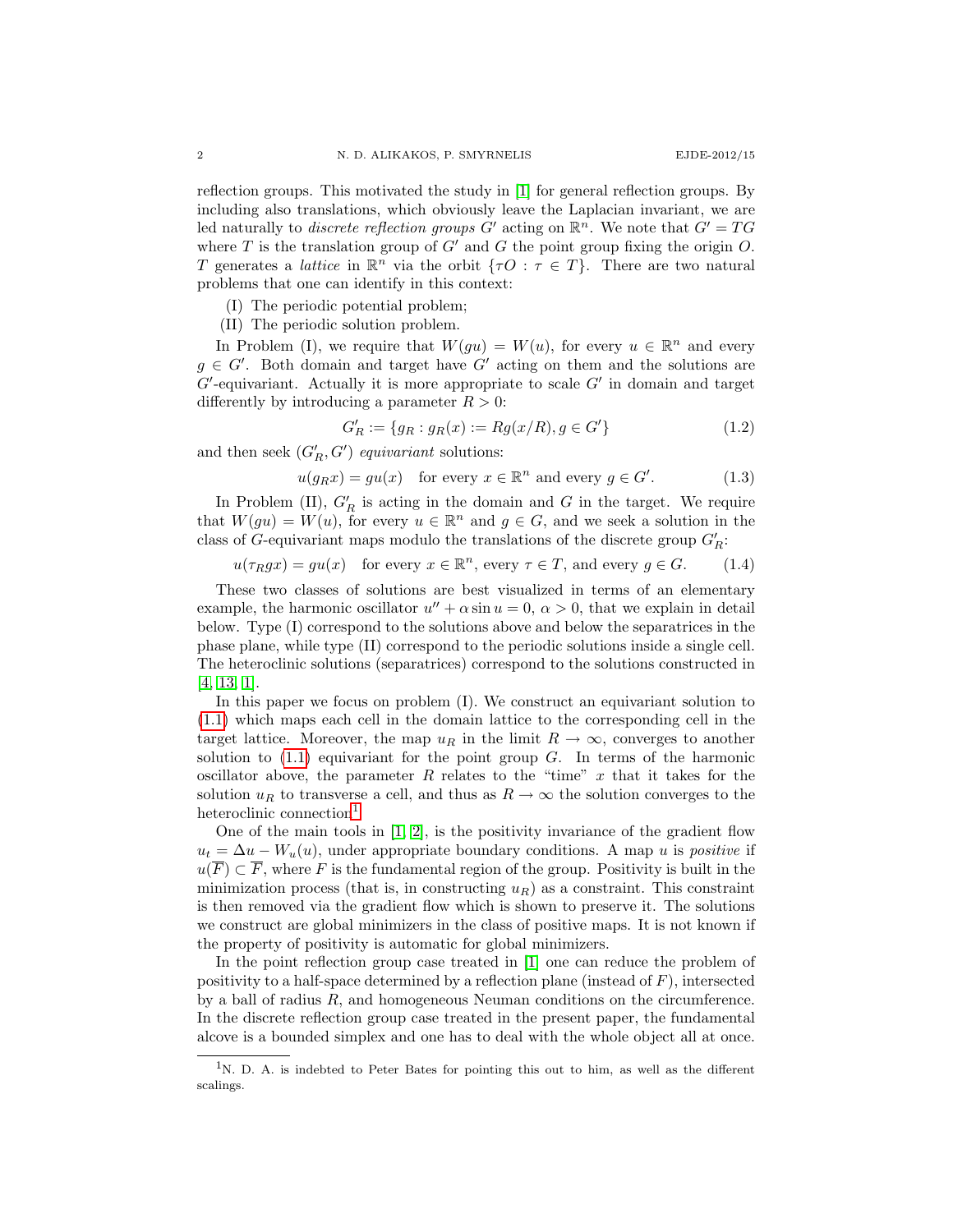If  $S_i$  denotes the ith face of the fundamental alcove and  $\Pi_i$  its supporting plane then the boundary conditions take the form

<span id="page-2-0"></span>
$$
x \in S_i \Rightarrow u(x) \in \Pi_i
$$
  

$$
x \in S_i \Rightarrow \frac{\partial u}{\partial r_i}(x) \perp \Pi_i, \text{ where } r_i \perp \Pi_i.
$$
 (1.5)

The main contribution in the present paper is the positivity result under [\(1.5\)](#page-2-0) (Theorem [5.1\)](#page-6-0). Otherwise the paper proceeds as in [\[2\]](#page-13-3). We mention in passing that the boundary conditions in [\(1.5\)](#page-2-0) are conformal and for smooth domains have been studied by Hamilton [\[14\]](#page-13-4).

### 2. NOTATION

As it was mentioned in the Introduction,  $G'$  denotes a discrete reflection group acting on  $\mathbb{R}^n$ , G its associated point group, and  $G'_R$  the image of  $G'$  by the homothetic transformation  $x \to Rx$ , where  $R > 0$ .  $G'_R$  is the scaled discrete group of the blown-up lattice; its elements are defined in [\(1.2\)](#page-1-1).

A discrete reflection group  $G'$  is generated by a finite set of reflections. The hyperplanes  $\{x \in \mathbb{R}^n : gx = x\}$  associated to these reflections  $g \in G'$ , bound a region called *fundamental alcove* (see [\[17\]](#page-14-0)) of  $G'$  and denoted by  $F'$ , with the following properties:

- (i)  $F'$  is an open polyhedron with acute angles  $^2$  $^2$ ,
- (ii)  $F' \cap gF' = \emptyset$ , for  $I \neq g \in G'$ , where I is the identity,
- (iii)  $\mathbb{R}^n = \bigcup \{ g \overline{F'} : g \in G' \}.$

Similarly the associated point group  $G$  has a *fundamental region*, that is, a subset  $F \subset \mathbb{R}^n$  with the following properties:

- (i)  $F$  is open and convex,
- (ii)  $F \cap gF = \emptyset$ , for  $I \neq g \in G$ , where I is the identity,
- (iii)  $\mathbb{R}^n = \bigcup \{ g \overline{F} : g \in G \}.$



FIGURE 1. Fundamental alcoves for the discrete groups  $G'_R$  and  $G'$  of the hexagonal lattice

 $F'$  and F can be chosen such that the origin O is a vertex of  $F'$  and  $F' \subset F$ . As regards the scaled group  $G'_R$ , it is clear that its fundamental alcove denoted by  $F'_R$ 

<span id="page-2-1"></span><sup>2</sup>Thanks to Christos Athanasiadis of the University of Athens who confirmed this fact to us.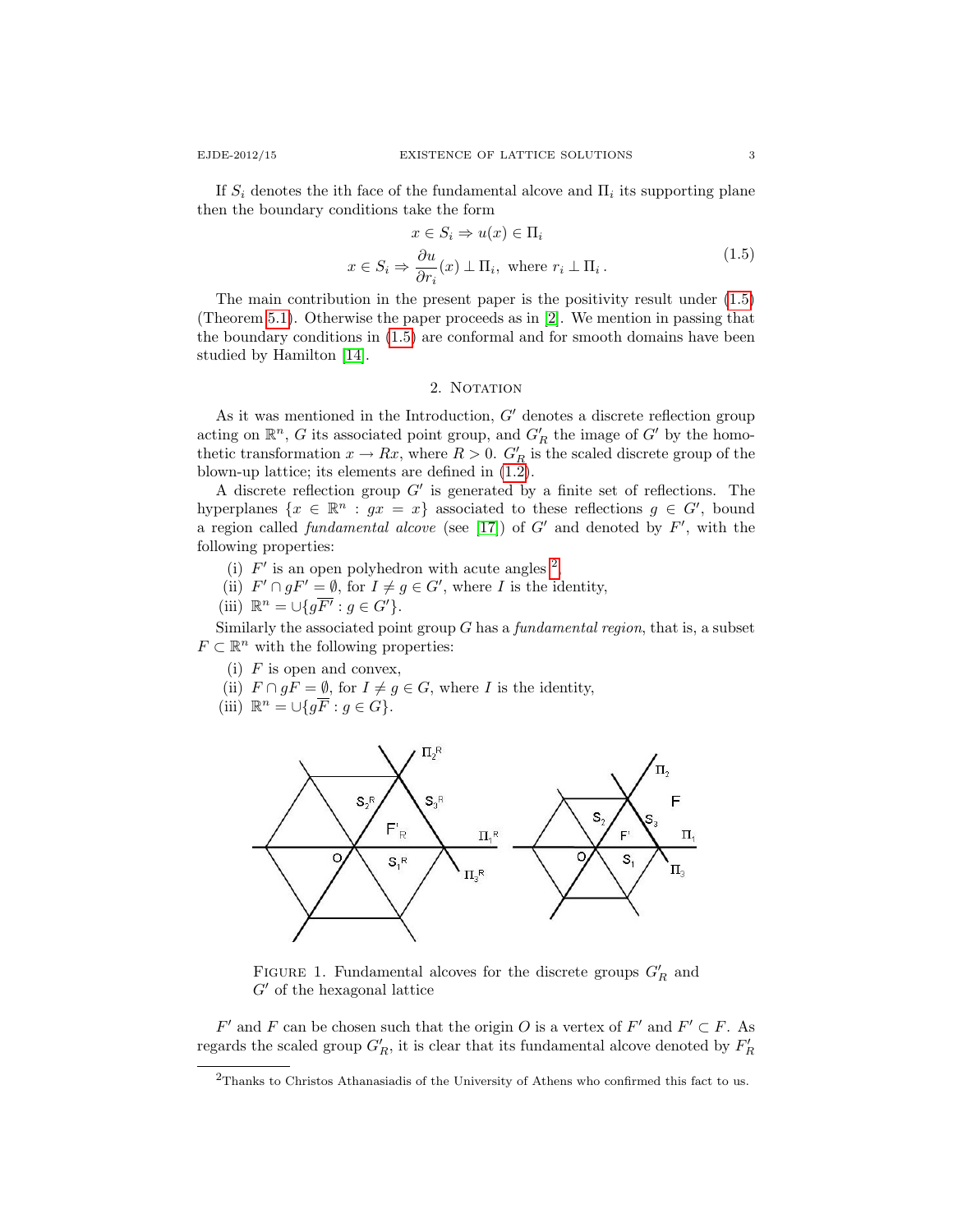is the set  $\{Rx : x \in F'\}$ . We shall denote the closed faces of  $F'$  (respectively  $F'_R$ ) by  $S_i$ ,  $i = 1, \dots, N$  (respectively  $S_i^R$ ), and by  $\Pi_i$  (respectively  $\Pi_i^R$ ) their supporting planes.

In the same way we defined in [\(1.3\)](#page-1-2)  $(G'_R, G')$  equivariant solutions, a map u is called  $G$  equivariant when:

$$
u(gx) = gu(x) \quad \text{for every } x \in \mathbb{R}^n \text{ and every } g \in G. \tag{2.1}
$$

Given  $a \in \mathbb{R}^n$ , the *stabilizer* of a, denoted by  $G'_a$ , is the subgroup of G' that fixes a. Finally, we shall denote by  $\langle \cdot, \cdot \rangle$  the Euclidean inner product, by  $|\cdot|$  the Euclidean norm, by  $d(\cdot, \cdot)$  the Euclidean distance, and by  $B(x, \epsilon)$  the open ball of center x and radius  $\epsilon$  with respect to this distance.

## 3. Main Theorems

We begin by stating the hypotheses.

(H1) (Symmetry) The potential W, of class  $C^3$ , is invariant under a discrete reflection group  $G'$  acting on  $\mathbb{R}^n$ ; that is,

$$
W(gu) = W(u) \quad \text{ for all } g \in G' \text{ and } u \in \mathbb{R}^n. \tag{3.1}
$$

- (H2) (nondegenerate global minimum) Let  $F' \subset \mathbb{R}^n$  be a fundamental alcove of G'. We assume that W is non-negative and has a unique zero a in  $\overline{F'}$ . Furthermore, there holds  $v^{\top} \partial^2 W(u)v \geq 2c^2|v|^2$ , for  $v \in \mathbb{R}^n$  and  $|u-a| \leq \bar{q}$ , for some  $c, \bar{q} > 0$ .
- (H3) (Q-monotonicity) We restrict ourselves to potentials W for which there is a continuous function  $Q : \mathbb{R}^n \to \mathbb{R}$  that satisfies

$$
Q(u+a) = |u| + H(u),
$$
\n(3.2)

where  $H : \mathbb{R}^n \to \mathbb{R}$  is a  $C^2$  function such that  $H(0) = 0$  and  $H_u(0) = 0$ , and

$$
Q \text{ is convex},\tag{3.3a}
$$

$$
Q(u) > 0, \quad \text{on } \mathbb{R}^n \setminus \{a\},\tag{3.3b}
$$

and, moreover,

$$
\langle Q_u(u), W_u(u) \rangle \ge 0, \quad \text{ in } D' \setminus \{a\}, \tag{3.4}
$$

where we have set

$$
D' := \text{Int} \left( \cup_{g \in G'_a} g \overline{F'} \right). \tag{3.5}
$$

<span id="page-3-1"></span>**Theorem 3.1.** Under Hypothesis (H1), for every  $R > 0$  there exists a  $(G'_R, G')$ equivariant classical solution  $u_R$  to system [\(1.1\)](#page-0-0) such that  $u_R(F'_R) \subset F'$ . Furthermore, if  $(H2)$ – $(H3)$  also hold, then there exist positive constants  $R_0$ , k, K, such that for  $R > R_0$  and  $x \in D'_R := \{Rx : x \in D'\}$ 

$$
|u_R(x) - a| \le K e^{-kd(x, \partial D'_R)}.
$$
\n
$$
(3.6)
$$

<span id="page-3-0"></span>**Theorem 3.2.** Under Hypotheses (H1)–(H3), there exists a G equivariant classical solution u to system  $(1.1)$  such that

- (i)  $u(\overline{F}) \subset \overline{F'}$  and  $u(D) \subset D'$ , where we have set  $D := \bigcup_{R>0} \{Rx : x \in D'\}.$
- (ii)  $|u(x) a| \leq K e^{-kd(x,\partial D)}$ , for  $x \in D$  and for positive constants k, K.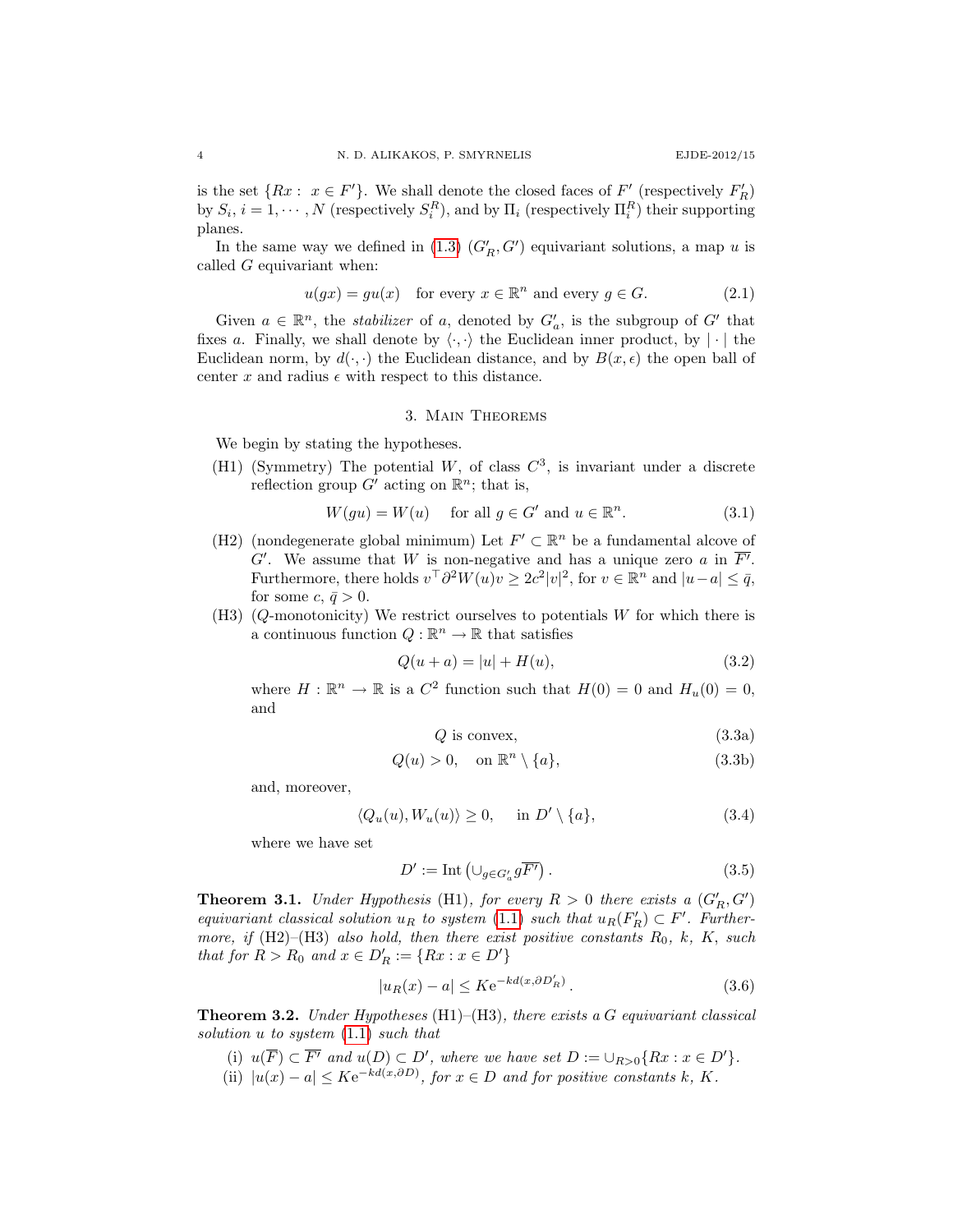It would be interesting to relate Theorem [3.2](#page-3-0) to the main result in [\[1\]](#page-13-2). Theorem [3.1](#page-3-1) was conjectured by G. Fusco in a personal communication.

The harmonic oscillator is the elementary example which best illustrates the above theorems. For the ODE,

<span id="page-4-0"></span>
$$
u'' + \alpha \sin u = 0, \quad \text{with } \alpha > 0,
$$
\n
$$
(3.7)
$$

the corresponding potential is  $W(u) = \alpha(1 + \cos u)$  which is invariant under the discrete group G' acting on R, generated by the reflections  $s_0$  and  $s_\pi$  with respect to the points 0 and  $\pi$ . The associated point group of G' is  $G = \{I, s_0\}$ , where I denotes the identity. The fundamental alcove of G' is  $F' = (0, \pi)$  while the fundamental region of G is  $F = (0, \infty)$ . Clearly, W has in  $\overline{F'}$  a unique minimum attained at  $a = \pi$ , and since  $a \in \partial F'$ , we have  $D' = (0, 2\pi)$  and  $D = (0, \infty)$ . Finally, Q-monotonicity is also verified by taking  $Q(u + \pi) = |u|$ .

Now we shall prove that solutions  $u$  to  $(3.7)$ , above the separatrices in the plane phase and satisfying the initial condition  $u(0) = 0$  are  $(G'_R, G')$  equivariant for some  $R > 0$  depending on  $u'(0)$ . For such solutions,  $\lambda := u'(0) > 2\sqrt{\alpha}$  holds, and by integrating  $u'u'' = -\alpha(\sin u)u'$ , we obtain

$$
u' = \sqrt{2W(u) + \lambda^2 - 4\alpha}.
$$
\n(3.8)

As a consequence, u is strictly increasing with  $\lim_{x\to+\infty} u(x) = +\infty$ . This ensures the existence of a minimal  $T > 0$ , depending on  $\lambda$ , such that  $u(T) = 2\pi$ . Then, utilizing the periodicity of W, it is easy to see that u is  $(G_R, G')$  equivariant, for  $R := T/2\pi$ . Actually, since T is strictly decreasing from  $+\infty$  to 0, when  $\lambda \in (2\sqrt{\alpha}, +\infty)$ , there exists for every  $R > 0$  a unique  $(G_R', G')$  equivariant solution to  $(3.7)$ , called  $u_R$ .

According to Theorem [3.1,](#page-3-1)  $u_R$  satisfies  $u_R((0,T/2)) \subset (0,\pi)$ , which is obvious, and  $|u_R(x) - \pi| \leq Ke^{-kx}$ , for  $x \in F'_R = (0, T/2)$  and R big enough. Considering then the sequence  $u_R : (-T/2, T/2) \to \mathbb{R}$ , and passing to the limit when  $R \to \infty$ , we capture the heteroclinic solution u of Theorem [3.2,](#page-3-0) which is  $G$  equivariant (i.e. odd) and satisfies:

- (i)  $u([0, \infty)) \subset [0, \pi];$
- (ii)  $|u(x) \pi| \leq K e^{-kx}$ , for  $x \in (0, +\infty)$ .

In  $\mathbb{R}^2$ , we give other examples of potentials W satisfying our hypotheses for the discrete group G' generated by the reflections with respect to the lines  $u_2 = 0$ ,  $u_1 = \pi$  and  $u_1 = u_2$ . The fundamental alcove bounded by these three lines is:  $F' = \{(u_1, u_2) \in (0, \pi) \times (0, \pi) : u_1 > u_2\}.$  Considering the auxilliary function  $\phi(u) = \cos^2 u + \cos u + 1/4$ , we construct the potentials:

$$
W_1(u_1, u_2) = \phi(u_1) + \phi(u_2), \quad W_2(u_1, u_2) = \phi(u_1) + \phi(u_2) + \phi(u_1)\phi(u_2)
$$

which have a unique minimum, nondegenerate, in  $\overline{F}$  at  $a = (2\pi/3, 2\pi/3)$ . It can then be verified that  $W_1$  and  $W_2$  satisfy Q-monotonicity in  $D' = (0, \pi) \times (0, \pi)$  with  $Q(u) = |u - a|$ , where  $u = (u_1, u_2)$ .

The Hypotheses  $(H1)$ – $(H3)$  are exact analogs of the hypotheses introduced in [\[1\]](#page-13-2) for the point group  $G$ . Actually our hypothesis on  $Q$  here is less restrictive since no symmetry assumptions are imposed (cf.  $[2]$ ).  $Q$ -monotonicity is a restrictive hypothesis on the potential. We note that for  $n = 1$  and even symmetry, for a double-well potential W, and  $D = F = \{u > 0\}$ , Q-monotonicity implies that for  $u > 0$ ,  $W_u(u)(u - a_1) \geq 0$  holds. Nevertheless Q-monotonicity allows for a large class of nontrivial potentials (cf. [\[1\]](#page-13-2)). Very recently, in ongoing work, Fusco (cf. [\[9\]](#page-13-5))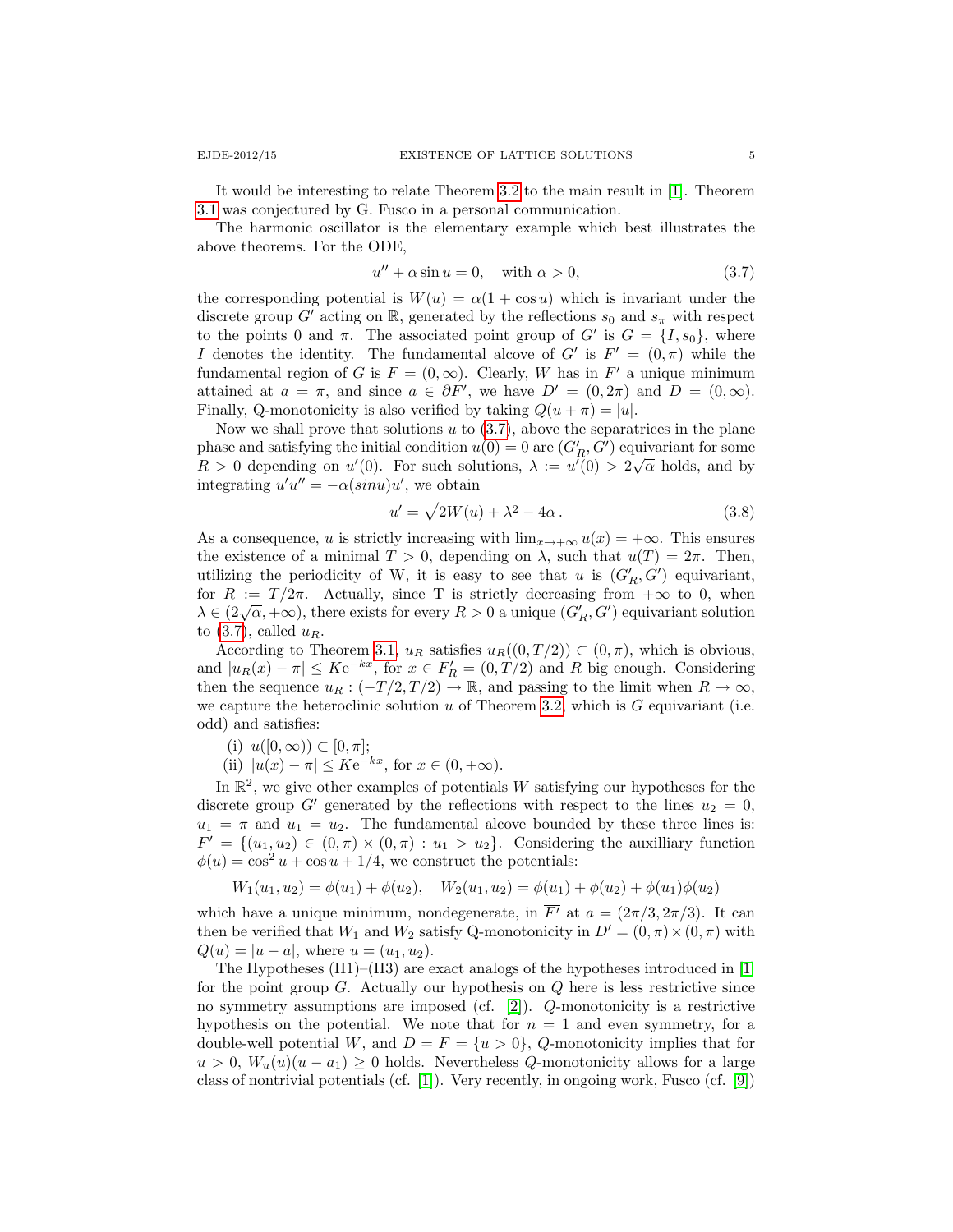has been able to remove the Q-monotonicity from the hypotheses in establishing the main result in [\[1\]](#page-13-2). Since the main contribution of the present work is the positivity result, which does not require the Q-monotonicity hypothesis, we decided not to take into account these new developments.

#### 4. Minimization

Thanks to the proposition below, we can identify the class of  $(G'_R, G')$  equivariant Sobolev maps  $W^{1,2}_{\mathrm{E}}_{\mathrm{loc}}(R)(\mathbb{R}^n;\mathbb{R}^n)$ , with the class

$$
K^{R} := \{ u \in W^{1,2}(F'_{R}; \mathbb{R}^{n}) : \text{Tr } u(S_{i}^{R}) \subset \Pi_{i}, \forall i \ 1 \le i \le N \}. \tag{4.1}
$$

of  $W^{1,2}(F_R';\mathbb{R}^n)$  maps such that the restriction of the trace (denoted by  $Tr)$  to each of the faces  $S_i^R$  of  $F'_R$ , takes values almost everywhere in the corresponding hyperplane  $\Pi_i$ .

<span id="page-5-1"></span>**Proposition 4.1.** The map which associates to each  $u \in W^{1,2}_{\text{E loc}}(R)(\mathbb{R}^n;\mathbb{R}^n)$  its restriction to  $F'_R$  is one-to-one and onto  $K^R$ .

*Proof.* We denote by  $(x_1, \ldots, x_n)$  the coordinates of  $x \in \mathbb{R}^n$ , and by  $(u^1, \ldots, u^n)$ the components of a map u with values in  $\mathbb{R}^n$ . Without loss of generality we assume that  $R = 1$  and that  $\Pi = \{(x_1, \ldots, x_n) \in \mathbb{R}^n : x_n = 0\}$  is the supporting plane of the face S of F'. Furthermore, we denote by  $g(x_1, \ldots, x_n) = (x_1, \ldots, -x_n)$ , the reflection with respect to  $\Pi$ . To a map  $\phi: F' \to \mathbb{R}^n$ , we associate its extension by reflection to  $gF'$ , denoted by  $\overline{\phi}$ . Clearly, we have for every  $x \in gF'$ :

<span id="page-5-0"></span>
$$
\overline{\phi}(x) := g\phi(gx) = (\phi^1(x_1, \dots, -x_n), \dots, \phi^{n-1}(x_1, \dots, -x_n), -\phi^n(x_1, \dots, -x_n)).
$$
\n(4.2)

It is easy to check that  $u \in W^{1,2}(F';\mathbb{R}^n) \Rightarrow \overline{u} \in W^{1,2}(gF';\mathbb{R}^n)$ . In addition, if the sequence  $\phi_m \in C^{\infty}(\overline{F'}; \mathbb{R}^n)$  converges to u in  $W^{1,2}(F'; \mathbb{R}^n)$ , then the sequence  $\overline{\phi_m} \in C^{\infty}(\overline{gF'};\mathbb{R}^n)$  also converges to  $\overline{u}$  in  $W^{1,2}(gF';\mathbb{R}^n)$ .

Now let us consider a map  $u \in W^{1,2}_{\text{E loc}}(\mathbb{R}^n;\mathbb{R}^n)$  and let us prove that  $\text{Tr } u(S) \subset \Pi$ . Obviously  $u = \overline{u}$  and  $(\text{Tr } u)|_S = (\text{Tr } \overline{u})|_S$ , where  $|_S$  denotes the restriction of a map to S. Then writing that  $\lim_{m\to\infty}\phi_m|_S = \lim_{m\to\infty}\overline{\phi_m}|_S$  in  $L^2(S;\mathbb{R}^n)$  and utilizing [\(4.2\)](#page-5-0), we find that  $\lim_{m\to\infty} (\phi^n)_m\Big|_S^{\infty} = 0$  in  $L^2(S,\mathbb{R})$  which means that Tr  $u(S) \subset \Pi$ . Therefore, the map of Proposition [4.1.](#page-5-1) takes its values in  $K^R$  and clearly by equivariance it is one-to-one. To complete the proof, it remains to show that it is onto.

Indeed, if  $u \in K^R$ , we can extend it by reflection to a map called U, defined in  $\Omega := \text{Int } (\overline{F'} \cup g\overline{F'}),$  setting:

$$
U(x) = \begin{cases} u(x), & \text{for } u \in F', \\ \overline{u}(x), & \text{for } u \in gF'. \end{cases}
$$

Since Tr  $u(S) \subset \Pi$ , it can be shown as before that  $(\text{Tr } \overline{u}^n)|_S = 0$  a.e.. Next, noting that by definition of  $\overline{u}$ ,  $(\text{Tr } u^i)|_S = (\text{Tr } \overline{u}^i)|_S$  for  $1 \leq i \leq n$ , we conclude that U defines a  $W^{1,2}(\Omega;\mathbb{R}^n)$  map symmetric with respect to  $\Pi$ . Repeating this process, U can be extended to an equivariant map in the whole space.  $\Box$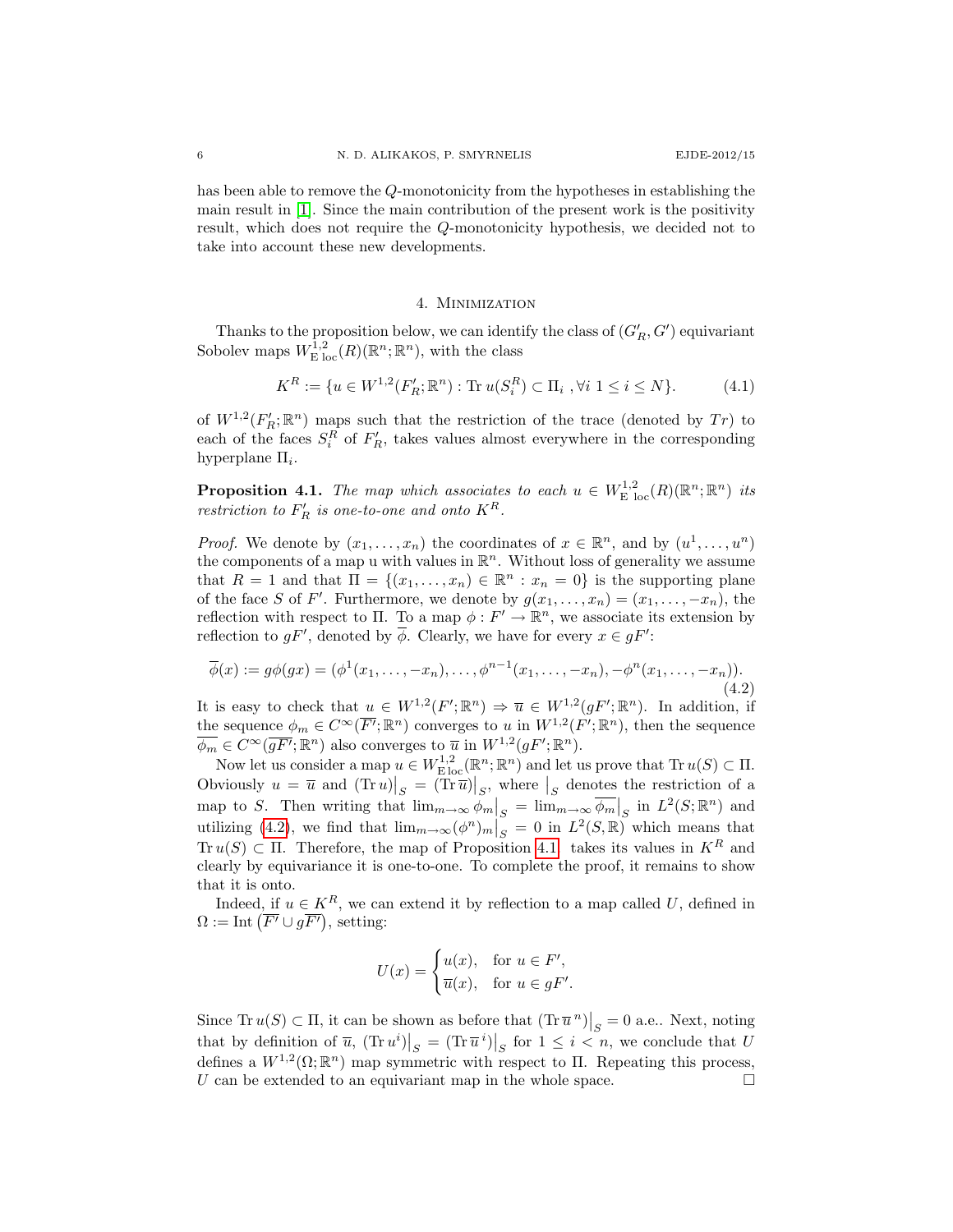The Proposition above allows us to define for  $(G'_R, G')$  equivariant Sobolev maps the functional associated to [\(1.1\)](#page-0-0) by

$$
J_{F'_R}(u) = \int_{F'_R} \left\{ \frac{1}{2} |\nabla u|^2 + W(u) \right\} \mathrm{d}x,\tag{4.3}
$$

and to consider the minimization problem

$$
\min_{A^R} J_{F'_R}, \quad \text{where } A^R := \{ u \in K^R : u(\overline{F'_R}) \subset \overline{F'} \}. \tag{4.4}
$$

In the class  $A^R$ , we have imposed the *positivity* constraint:

<span id="page-6-2"></span>
$$
u(\overline{F_R'}) \subset \overline{F'}.
$$
\n
$$
(4.5)
$$

Note that the convexity of  $F'$  implies that  $A^R$  is convex and closed in  $W^{1,2}(F'_R; \mathbb{R}^n)$ , and so a minimizer  $u_R \in A^R$  exists.

# 5. The gradient flow and positivity

To show that the positivity constraint built in  $A<sup>R</sup>$  does not affect the Euler-Lagrange equation we will utilize the gradient flow

<span id="page-6-1"></span>
$$
\frac{\partial u}{\partial t} = \Delta u - W_u(u) \quad \text{in } \mathbb{R}^n \times (0, \infty),
$$
  
\n
$$
u(x, 0) = u_0(x) \quad \text{in } \mathbb{R}^n,
$$
\n(5.1)

with initial condition  $u_0 \in W^{1,2}_{\text{Eloc}}(R)(\mathbb{R}^n;\mathbb{R}^n) \cap L^{\infty}_{\text{loc}}(\mathbb{R}^n;\mathbb{R}^n)$ . Since W is  $C^3$  (cf. (H1)), the results in [\[15,](#page-14-1) Ch. 3, §3.3, §3.5] apply and provide a unique solution to  $(5.1)$  in  $C([0,\infty); W^{1,2}_{\text{E loc}}(R)(\mathbb{R}^n;\mathbb{R}^n))$ . For every bounded domain  $\Omega \subset \mathbb{R}^n$ , this solution is for  $t > 0$ , as a function of x, in  $C^{2+\alpha}(\overline{\Omega}; \mathbb{R}^n)$ , for some  $0 < \alpha < 1$ . Moreover, if the initial condition  $u_0$  is also assumed globally Lipschitz in  $\mathbb{R}^n$ , the flow  $u \in C([0,\infty); C(\overline{\Omega}; \mathbb{R}^n)) \cap C(0,\infty; C^2(\overline{\Omega}; \mathbb{R}^n))$  for every bounded domain  $\Omega$ .

<span id="page-6-0"></span>**Theorem 5.1.** Let W be a potential satisfying (H1). If the initial condition  $u_0 \in$  $W^{1,2}_{\text{E loc}}(R)(\mathbb{R}^n;\mathbb{R}^n) \cap L^{\infty}_{\text{loc}}(\mathbb{R}^n;\mathbb{R}^n)$  is assumed to be positive (cf. [\(4.5\)](#page-6-2)), then

$$
u(\cdot,t;u_0)(\overline{F'_R}) \subset \overline{F'}, \text{ for } t \ge 0 \quad (positivity),
$$

and, moreover,

$$
u(\cdot, t; u_0)(F'_R) \subset F', \quad \text{for } t > 0 \quad (\text{strictly positivity})
$$

*Proof.* Without loss of generality we assume  $R = 1$ . We first prove the Theorem when  $u_0 \in W^{1,2}_{\text{E loc}}(R)(\mathbb{R}^n;\mathbb{R}^n)$  is globally Lipschitz, in which case u is smooth and satisfies for  $t > 0$  the Boundary Conditions [\(1.5\)](#page-2-0). We shall give a detailed proof for  $n = 2$  and an outline in higher dimensions  $n > 3$ , just pointing out the new elements. Next, we shall consider the general case of an initial condition  $u_0 \in$  $W^{1,2}_{\mathrm{E} \, \mathrm{loc}}(R)(\mathbb{R}^n;\mathbb{R}^n) \cap L^{\infty}_{loc}(\mathbb{R}^n;\mathbb{R}^n).$ 

Proof for  $n = 2$ , and  $u_0 \in W^{1,2}_{\mathrm{E} \mathrm{loc}}(R)({\mathbb R}^2;{\mathbb R}^2)$  and globally Lipschitz. In  ${\mathbb R}^2$ ,  $F'$  is either a triangle with acute angles or a rectangle. We shall consider the case of a triangle, the proof being similar for a rectangle. Let us denote by  $P_0 = O$ ,  $P_1$  and  $P_2$  the vertices of F' and by  $S_1 = P_0 P_1$ ,  $S_2 = P_0 P_2$ ,  $S_3 = P_1 P_2$ , its sides supposed to be closed.  $\Pi_1$ ,  $\Pi_2$  and  $\Pi_3$  are the corresponding supporting lines of  $S_1, S_2, S_3$ , while for  $1 \leq i \leq 3$ ,  $r_i$  is the outer unit normal vector to the side  $S_i$ . Finally, we also need to define the closed segment  $P_{ij}(t)P_{ji}(t) := u(P_iP_j, t)$  which is the image of the side  $P_iP_j$  by  $u(., t)$ .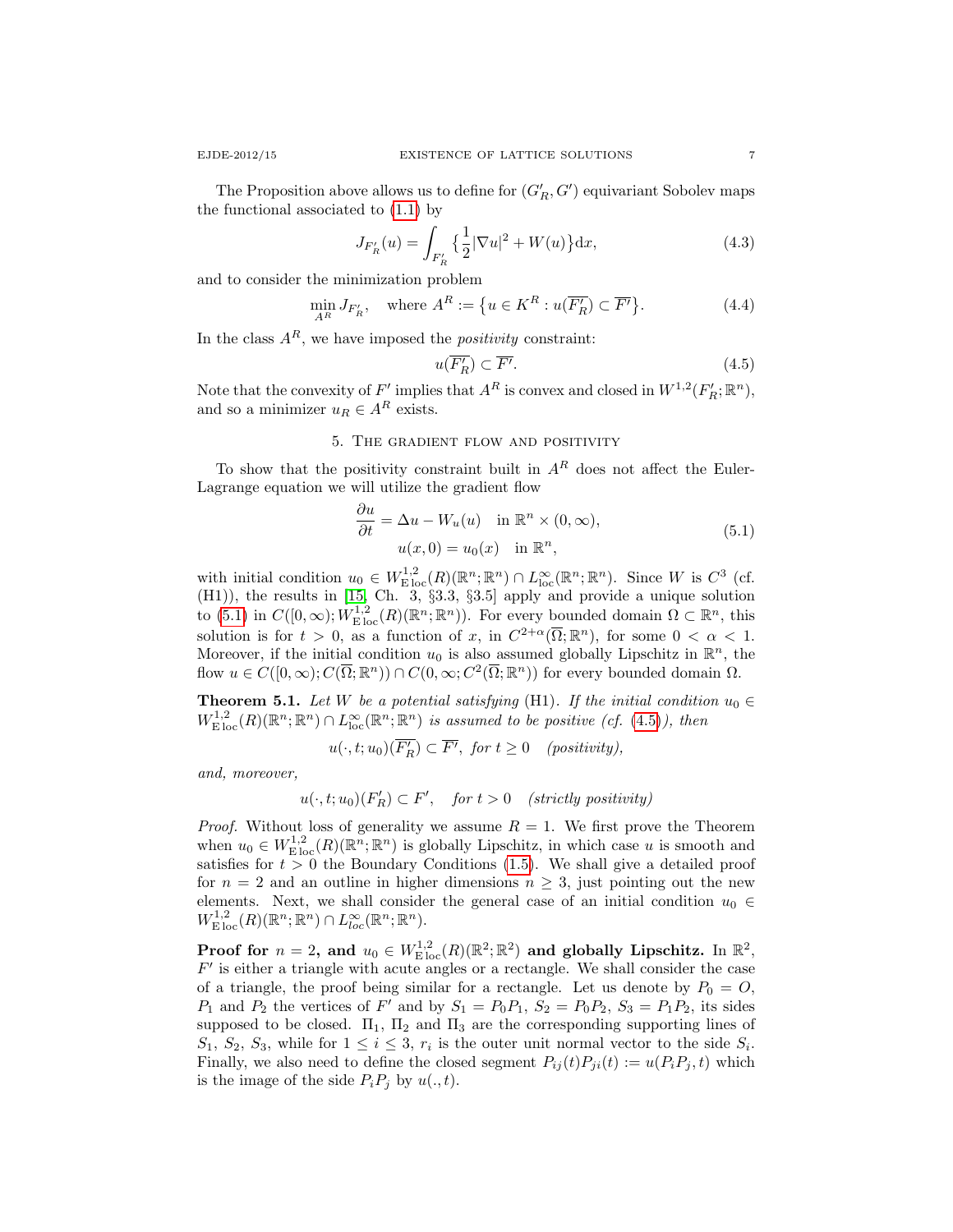

FIGURE 2. The fundamental alcove  $F'$  and the extensions  $P_{ij}P_{ji}$ .

We shall suppose that there exists a  $t_0 > 0$  for which  $u(\overline{F'}, t_0) \nsubseteq \overline{F'}$ , and seek a contradiction in the two following cases: **Case 1:**  $u(\partial F', t) \subset \overline{F'}$  for every  $t \geq 0$ . Without loss of generality we can suppose

that there exists  $x_0 \in F'$  such that for instance:

$$
\langle u(x_0, t_0) - P_0, r_1 \rangle > 0. \tag{5.2}
$$

Following [\[1\]](#page-13-2), we set  $h_1(x, t) = \langle u(x, t) - P_0 \rangle$  ,  $r_1 \rangle$  which is solution of

<span id="page-7-0"></span>
$$
\frac{\partial h_1}{\partial t} = \Delta h_1 - \langle W_u(u) \rangle, r_1 \rangle, \tag{5.3}
$$

and noting that

$$
\langle W_u(u), r_1 \rangle = \langle \int_0^1 W_{uu}\big(u + (s-1)h_1r_1\big)r_1\mathrm{d}s, \, r_1 \rangle h_1,\tag{5.4}
$$

due to the periodicity of  $W$ , [\(5.3\)](#page-7-0) can be written as

$$
\frac{\partial h_1}{\partial t} = \Delta h_1 + c_1 h_1,\tag{5.5}
$$

with  $c_1$  continuous and bounded on  $\mathbb{R}^2 \times [0, \infty)$ . To have an equation with a nonpositive first order coefficient, we apply a well-known trick, considering instead of  $h_1$  the function  $\overline{h_1}(x,t) = e^{-\lambda t}h_1(x,t)$  which is solution to  $\frac{\partial h_1}{\partial t} = \Delta \overline{h_1} + (c_1 - \lambda)\overline{h_1}$ . Choosing  $\lambda \geq c_1$ , the maximum principle applies to  $h_1$  and gives

$$
0 < \max \{ \overline{h_1}(x, t) : x \in \overline{F'}, t \in [0, t_0] \} = \overline{h_1}(x_1, t_1)
$$
 (5.6)

for some  $x_1 \in F'$  and some  $t_1 \in [0, t_0]$ , since we supposed that  $h_1(x_0, t_0) > 0$ ,  $h_1(\partial F', t) \subset (-\infty, 0]$  for all  $t \geq 0$  (hypothesis in case 1), and  $h_1(\overline{F'}, 0) \subset (-\infty, 0]$ (positivity of  $u_0$ ). As a consequence  $\overline{h_1} \equiv \overline{h_1}(x_1, t_1) > 0$  which contradicts the fact that  $h_1(P_0, t) = 0$ , for every  $t \geq 0$ .

**Case 2:**  $u(\partial F', t_2) \nsubseteq \overline{F'}$ , for some  $t_2 > 0$ . This case is more difficult since we have to deal with the extensions  $P_{ij}(t)P_{ji}(t)$ . As before, we consider for  $i = 1, 2, 3$ , the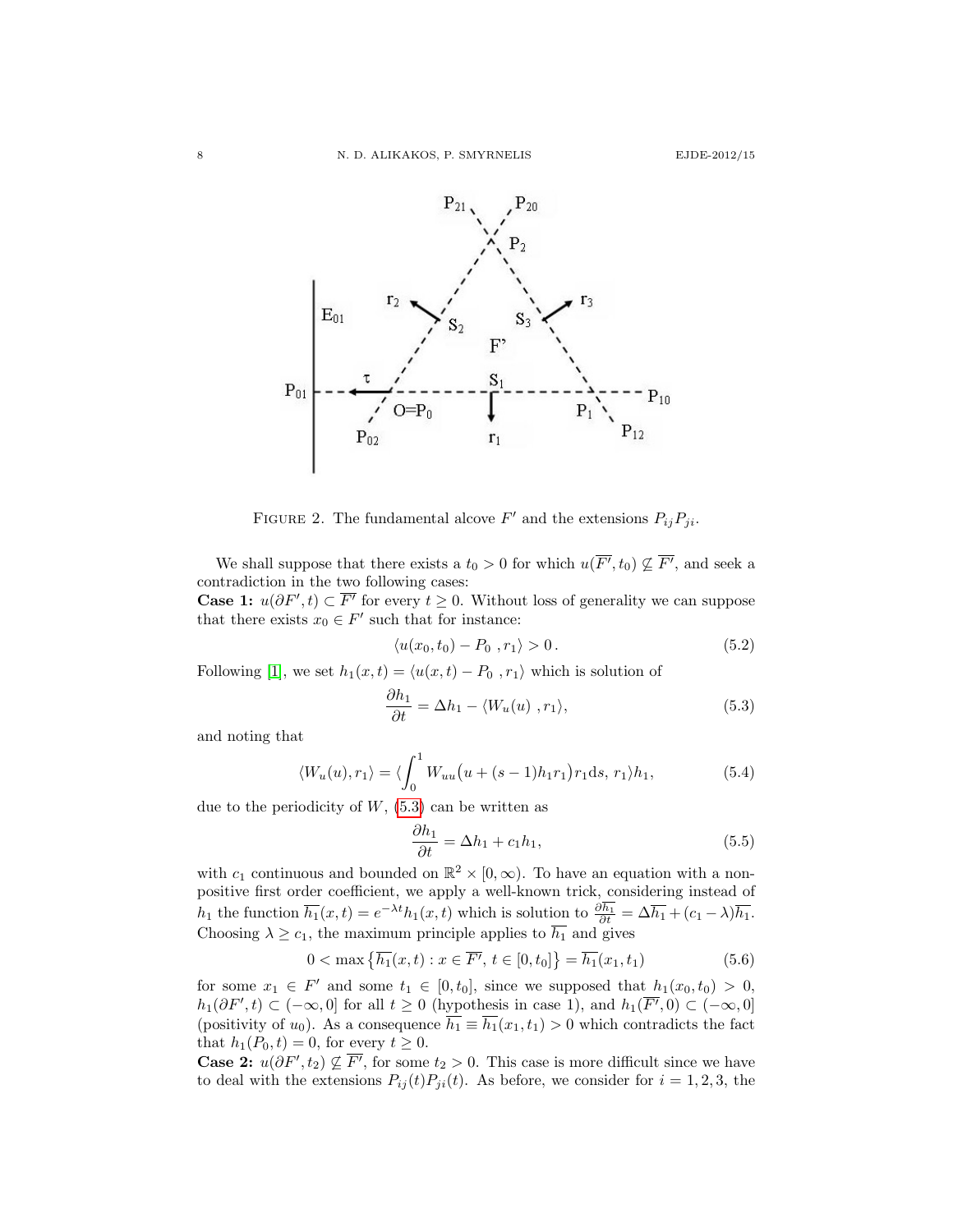projection  $h_i$  of u with respect to the vector  $r_i$  which is solution to  $\frac{\partial h_i}{\partial t} = \Delta h_i + c_i h_i$ , with  $c_i$  bounded. We will also need the functions  $\overline{h_i}(x,t) = e^{-\lambda t} h_i(x,t)$  which are solutions to  $\frac{\partial h_i}{\partial t} = \Delta \overline{h_i} + (c_i - \lambda) \overline{h_i}$ , and choose  $\lambda \geq c_i$ , for  $i = 1, 2, 3$ .

Without loss of generality we can suppose that for instance

<span id="page-8-0"></span>
$$
\max\left\{e^{-\lambda t}d(P_i, P_{ij}(t)) : t \in [0, t_2], 0 \le i, j \le 2, i \ne j\right\} = e^{-\lambda t_3}d(P_0, P_{01}(t_3)),\tag{5.7}
$$

for some  $t_3 \in (0, t_2]$ . By projecting u onto the direction  $\tau := -\frac{1}{\sqrt{D}}$  $\frac{1}{|\overrightarrow{P_0}\overrightarrow{P_1}|} \overrightarrow{P_0}\overrightarrow{P_1}$  we define as before the functions  $h(x,t) = \langle u(x,t) - P_0, \tau \rangle$  and  $\overline{h}(x,t) = e^{-\lambda t}h(x,t)$ . Since the angles of F' are acute,  $\tau$  can be written  $\tau = \alpha r_1 + \beta r_2$  with  $\alpha, \beta \geq 0$ , and therefore  $h = \alpha h_1 + \beta h_2$  and  $\bar{h} = \alpha \bar{h}_1 + \beta \bar{h}_2$ . Clearly,  $\frac{\partial h}{\partial t} = \Delta \bar{h} + \bar{c} \bar{h}$  holds with  $\overline{c} \leq 0$ . In order to successfully apply the maximum principle to  $\overline{h}$ , we note that by  $(5.7)$  and since  $F'$  has acute angles, there exists a closed half-plane  $E_{01}$  with the following properties:

- (i)  $e^{-\lambda t_3} P_{01}(t_3) \in \partial E_{01}$ ,
- (ii)  $\overrightarrow{P_0P_1} \perp \partial E_{01}$ ,
- (iii)  $e^{-\lambda t}P_{ij}(t) \in E_{01}$ , for all  $t \in [0, t_2]$  and all  $(i, j)$  such that  $0 \leq i \neq j \leq 2$ .



FIGURE 3. The separating half-plane  $E_{01}$  and the extensions  $P_{ij}P_{ji}$  according to the time

Now, let  $\mu := \max \{ \overline{h}(x,t) : x \in \overline{F'}, t \in [0,t_2] \} \ge e^{-\lambda t_3} d(P_0, P_{01}(t_3)) > 0$ . If  $\mu > e^{-\lambda t_3} d(P_0, P_{01}(t_3))$ , then necessarily  $\mu$  is attained at an interior point  $x_2 \in F'$ , for some  $t_4 > 0$ . Thus for  $x \in \overline{F'}$  and  $t \in [0, t_4]$ , we must have  $\overline{h}(x, t) = \mu$  which contradicts the fact that  $h(P_0,t) = 0$ , for every  $t \geq 0$ . If  $\mu = e^{-\lambda t_3} d(P_0, P_{01}(t_3)),$ then there necessarily exists an interior point  $x_3$  of the segment  $P_0P_1$  such that  $\overline{h}(x_3, t_3) = \mu$ . In this case, we consider the extension of u, h and  $\overline{h}$  to the union of two fundamental alcoves  $\Omega := \text{Int}(\overline{F'} \cup g\overline{F'})$  where g denotes the reflection with respect to the line  $P_0P_1$ . By equivariance of  $u, \mu = \max \{\overline{h}(x,t) : x \in \overline{\Omega}, t \in [0,t_2]\}\$ also holds and since  $x_3$  is an interior point of  $\Omega$ , we reach the same contradiction as previously.

So far we have proved the first statement of the Theorem (positivity) for smooth initial condition in  $\mathbb{R}^2$ . To complete the proof in this case it remains to show that  $u(\cdot, t; u_0)(F') \subset F'$ , for  $t > 0$  (strong positivity). To see this, suppose by contradiction that there exist  $x_4 \in F'$  and  $t_5 > 0$  such that  $u(x_4, t_5) \in \Pi_1$  for instance; i.e.,  $h_1(x_4, t_5) = 0$ . Then,  $max\{h_1(x, t) : x \in \overline{F'}, t \in [0, t_5]\} = h_1(x_4, t_5)$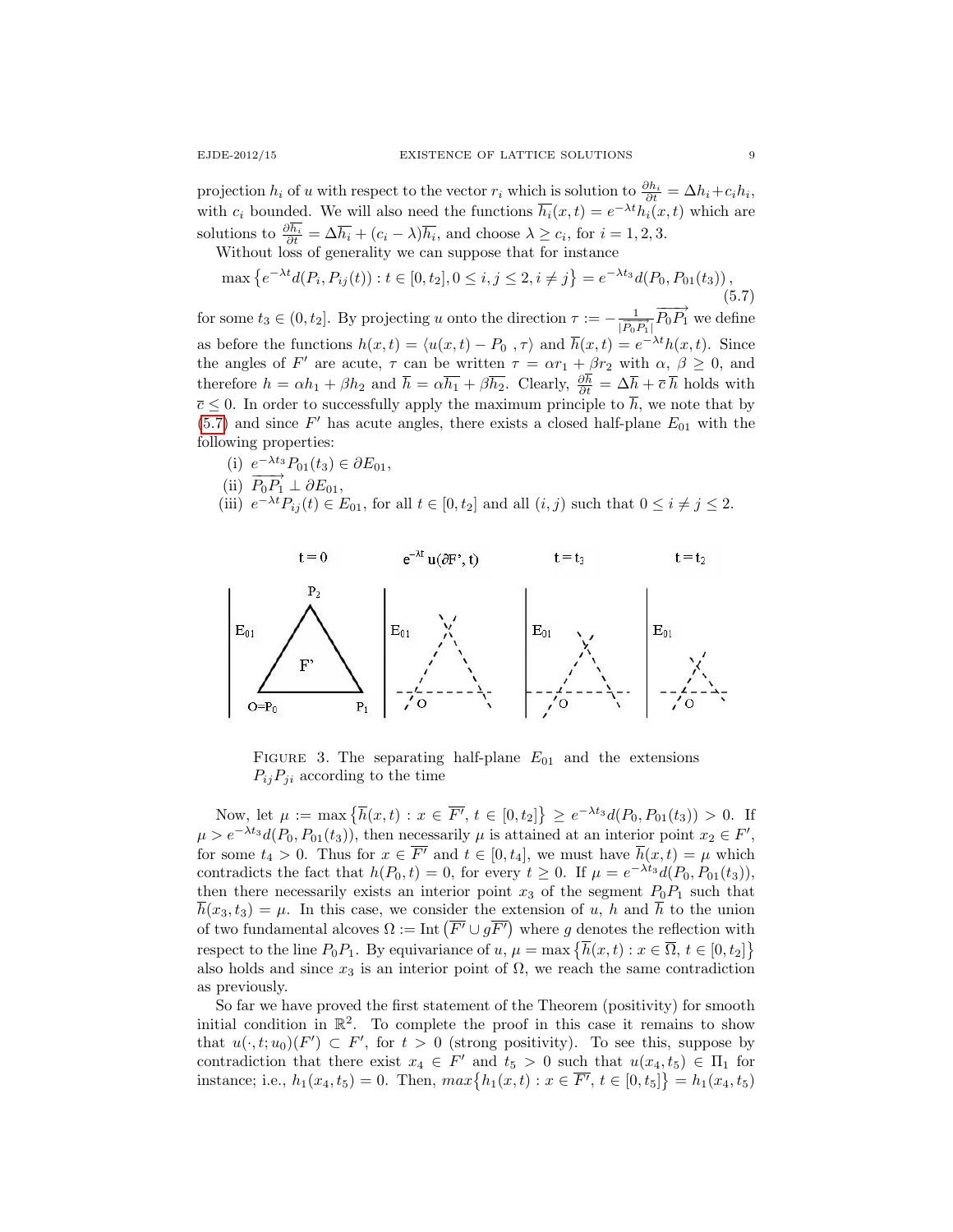due to the positivity of  $u$ . According to the maximum principle, this implies that for  $x \in \overline{F'}$  and  $t \in [0, t_5]$ , we have  $h_1(x, t) = 0$  which contradicts the fact that  $u(P_2, t) = P_2$ , for every  $t \geq 0$ .

Proof for  $n\geq 3$ , and  $u_0\in W^{1,2}_{\mathrm{E\,loc}}(R)({\mathbb R}^n;{\mathbb R}^n)$  and globally Lipschitz. To prove the Theorem in higher dimension we proceed as in  $\mathbb{R}^2$ . Essential is the fact that the angles between the faces of  $F'$  are acute (see [\[17\]](#page-14-0)). This implies in particular that any lower dimensional face has also acute angles. As before, we shall suppose that there exists a  $t_0 > 0$  for which  $u(\overline{F'}, t_0) \nsubseteq \overline{F'}$ , and seek a contradiction in the two following cases:

**Case 1:**  $u(\partial F', t)$  ⊂  $\overline{F'}$ , for every  $t \geq 0$ . This case presents no difficulty. As previously, to reach a contradiction, we consider the projection:

$$
h_1(x,t) = \langle u(x,t) - P_0, r_1 \rangle,
$$

where  $r_1$  is the outer unit normal vector to the face  $S_1$  and  $P_0$  a vertex of  $S_1$ . **Case 2:**  $u(\partial F', t'_0) \nsubseteq \overline{F'}$ , for some  $t'_0 > 0$ . Let  $S_1, S_2, \ldots, S_N$  be the closed faces of F'. In the same way we considered in  $\mathbb{R}^2$  the extensions  $P_{ij}(t)P_{ji}(t)$  of the sides of  $F'$ , in higher dimension we have to deal with the extensions of its faces. Without loss of generality and omitting the  $e^{-\lambda t}$  term for reason of simplicity, we can assume that for instance:

<span id="page-9-0"></span>
$$
\max\left\{d(u(x,t),S_i): x \in S_i, t \in [0,t'_0], 1 \le i \le N\right\} = d(u(x_1,t_1),S_1) = \epsilon > 0,
$$
\n(5.8)

for some  $x_1 \in S_1$  and  $t_1 \in (0, t'_0]$ . Setting  $u_1 := u(x_1, t_1)$ , there exists since  $S_1$  is compact and convex, a unique point  $v_1 \in \partial S_1$  such that  $d(u_1, v_1) = \epsilon$ . We shall consider the projection h of u with respect to the vector  $\rho := \frac{1}{|u_1 - v_1|} (u_1 - v_1)$ :

$$
h(x,t) = \langle u(x,t) - v_1, \rho \rangle. \tag{5.9}
$$

Since the angles of F' are acute, the half-space  $E_0 := \{x \in \mathbb{R}^n : \langle x - v_1, \rho \rangle \leq 0\}$ contains  $\overline{F'}$  and setting  $E_1 := \{x \in \mathbb{R}^n : \langle x - u_1, \rho \rangle \leq 0\}$  we have  $d(\overline{F'}, \partial E_1) \geq \epsilon$ . In particular, by [\(5.8\)](#page-9-0),  $u(S_i, t) \subset E_1$ , for every  $i = 1, ..., N$  and every  $t \in [0, t_0']$ ; that is, the half-space  $E_1$  contains all the extensions of the faces of  $F'$ .



FIGURE 4. The separating half-space  $E_1$ 

Now, let  $\mu := \max \{ h(x, t) : x \in \overline{F'}, t \in [0, t'_0] \} \ge h(x_1, t_1) = \epsilon$  and let us apply the maximum principle to h. If  $\mu > \epsilon$ , then necessarily  $\mu$  is attained at an interior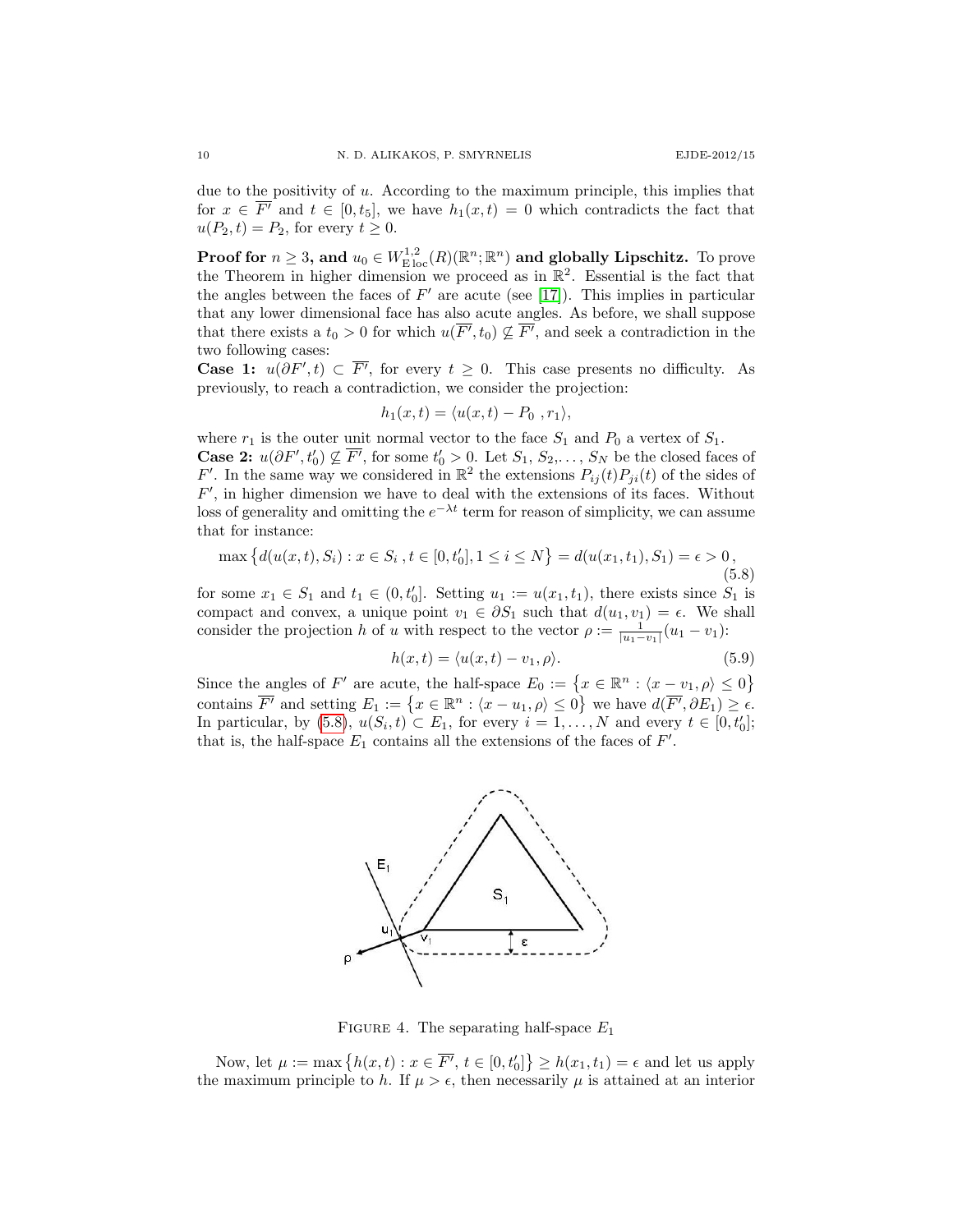point of F', and it is easy in this case to reach a contradiction. Otherwise  $\mu = \epsilon$ and the maximum of h is attained at  $(x_1, t_1)$ . We have the following hierarchy:

- (i) if  $\rho$  is not parallel to an  $n-2$  dimensional face of  $S_1$ , then  $x_1 \in Int(S_1)$ ;
- (ii) if  $\rho$  is parallel to an  $n-2$  dimensional face of  $S_1$  but not parallel to a lower dimensional face, then either  $x_1 \in Int(S_1)$  or  $x_1$  belongs to the interior of this  $n-2$  dimensional face  $\dots$
- (iii) if  $\rho$  is parallel to an edge of  $S_1$ , then  $x_1$  belongs to the interior of this edge or to the interior of any higher dimensional face of  $S_1$  containing this edge.

In all cases, if we consider the extension of u and h to  $\Omega := \text{Int}(\cup_{g \in \Gamma} g \overline{F})$  where  $\Gamma := G'_{x_1}$  is the stabilizer of  $x_1$ , we will have by equivariance

$$
\mu = \max \{ h(x, t) : x \in \overline{\Omega}, t \in [0, t'_0] \} = h(x_1, t_1),
$$

and since  $x_1$  is an interior point of  $\Omega$  it is easy to reach a contradiction. This proves the positivity of the gradient flow for dimensions  $n \geq 3$ . The proof of strong positivity is straightforward by applying the same arguments as on the plane.

**Proof for a general**  $u_0 \in W^{1,2}_{\text{Eloc}}(R)(\mathbb{R}^n;\mathbb{R}^n) \cap L^{\infty}_{\text{loc}}(\mathbb{R}^n;\mathbb{R}^n)$ . The idea is to approximate  $u_0$  by smooth positive equivariant maps an then utilize the continuous dependence for the flow of initial condition. We need the following result<sup>[3](#page-10-0)</sup>.

<span id="page-10-1"></span>**Proposition 5.2.** If  $u \in W^{1,2}_{\text{Eloc}}(R)(\mathbb{R}^n;\mathbb{R}^n)$  is such that  $u(\overline{F_R'}) \subset \overline{F'}$  then there exists a sequence  $(u_m) \subset C^{\infty}(\overline{F'_R};\mathbb{R}^n)$  with the following properties:

- (i)  $(\text{Tr } u_m)(S_i^R) \subset \Pi_i$ , for every face  $S_i^R$  of  $F'_R$ ,
- (ii)  $u_m(\overline{F'_R}) \subset \overline{F'}$ ,
- (iii)  $u_m$  converges to u in  $W^{1,2}(F'_R; \mathbb{R}^n)$  as  $m \to \infty$ .

*Proof.* Without loss of generality we can suppose that  $R = 1$ . In what follows we will utilize the standard mollifier  $\eta_m(x) := m^n(\int \eta)^{-1} \eta(mx), m \ge 1$ , where

$$
\eta(x) = \begin{cases} e^{(|x|^2 - 1)^{-1}} & \text{for } x \in \mathbb{R}^n, \ |x| < 1, \\ 0 & \text{for } x \in \mathbb{R}^n, \ |x| \ge 1. \end{cases}
$$

Let us consider the restriction of u to a smooth domain  $\Omega$  containing  $\overline{F'}$  and let us extend it to a  $W^{1,2}(\mathbb{R}^n;\mathbb{R}^n)$  map called  $\overline{u}$ . Setting  $\overline{u_m} := \overline{u} * \eta_m$ , it is clear that  $\overline{u_m} \in C^{\infty}(\mathbb{R}^n;\mathbb{R}^n) \cap W^{1,2}(\mathbb{R}^n;\mathbb{R}^n)$  and that  $\overline{u_m}$  converges to  $\overline{u}$  in  $W^{1,2}(\mathbb{R}^n;\mathbb{R}^n)$  as  $m \to \infty$ . Therefore, if we define  $(u_m)$  as the restrictions of  $(\overline{u_m})$  to  $F'$ , (iii) will be trivially satisfied. Before proving (i) and (ii), we need to introduce some notation.

Let us denote by  $S$  a face of  $F'$ , by  $r$  the outer unit normal vector to  $S$ , by  $\Pi = \{x \in \mathbb{R}^n : \langle x, r \rangle = k\}$  the supporting plane of S, and by g the reflection with respect to Π. Π defines the closed half-spaces  $E^-$  and  $E^+ = \{x \in \mathbb{R}^n : \langle x, r \rangle \leq k\}$ which contains  $F'$ .

For  $x \in S$ , we compute

$$
u_m(x) = \int_{B(x,1/m)} \eta_m(x-y)u(y) \,dy
$$
  
= 
$$
\int_{B(x,1/m) \cap E^+} \eta_m(x-y)u(y) \,dy + \int_{B(x,1/m) \cap E^-} \eta_m(x-z)u(z) \,dz
$$
  
= 
$$
\int_{B(x,1/m) \cap E^+} \eta_m(x-y)u(y) \,dy + \int_{B(x,1/m) \cap E^+} \eta_m(gx - gy)u(gy) \,dy
$$

<span id="page-10-0"></span>3 In a former version of [\[1\]](#page-13-2) such an argument appeared.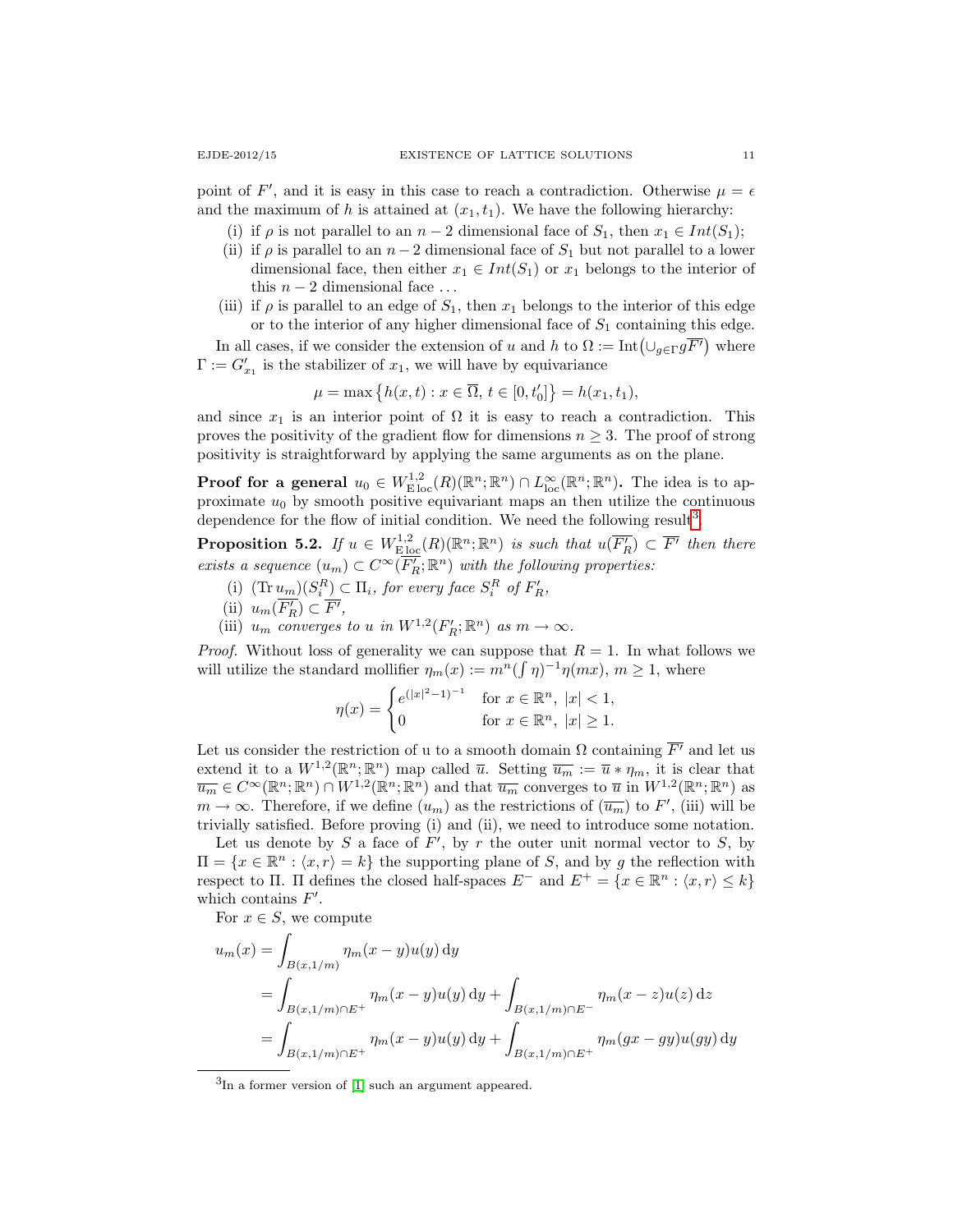$$
= \int_{B(x,1/m)\cap E^+} \eta_m(x-y)(u(y)+gu(y))\,\mathrm{d}y
$$

and from this expression we see that

$$
\langle u_m(x), r \rangle = \int_{B(x, 1/m) \cap E^+} \eta_m(x - y) 2k \, dy = k \quad \text{(by equivariance of u)}
$$

which means that  $(u_m)$  satisfies (i). To prove (ii), take  $x \in \overline{F'}$  and compute as before

$$
u_m(x) = \int_{B(x,1/m)} \eta_m(x-y)u(y) \,dy
$$
  
= 
$$
\int_{B(x,1/m)\cap E^+} \eta_m(x-y)u(y) \,dy + \int_{B(x,1/m)\cap E^-} \eta_m(x-z)u(z) \,dz
$$
  
= 
$$
\int_{B(x,1/m)\cap E^+} \eta_m(x-y)u(y) \,dy + \int_{B':=g(B(x,1/m)\cap E^-)} \eta_m(x-y)g(u(y) \,dy
$$
  
= 
$$
\int_{(B(x,1/m)\cap E^+) \setminus B'} \eta_m(x-y)u(y) \,dy + \int_{B'} (\eta_m(x-y) - \eta_m(x-y))u(y) \,dy
$$
  
+ 
$$
\int_{B'} \eta_m(x-y)u(y) + gu(y) \,dy.
$$

From this decomposition, the equivariance of u, the fact that  $u(E^+) \subset E^+$  and the properties of the mollifier, we deduce that

$$
\langle u_m(x), r \rangle \le k \int_{(B(x,1/m) \cap E^+)\setminus B'} \eta_m(x-y) \, dy + k \int_{B'} (\eta_m(x-y) - \eta_m(x - gy)) \, dy
$$

$$
+ 2k \int_{B'} \eta_m(x - gy) \, dy
$$

and

$$
\langle u_m(x), r \rangle \le k \int_{(B(x,1/m) \cap E^+)\backslash B'} \eta_m(x-y) \, dy + k \int_{B'} \eta_m(x-y) \, dy
$$

$$
- k \int_{B(x,1/m) \cap E^-} \eta_m(x-y) \, dy + 2k \int_{B(x,1/m) \cap E^-} \eta_m(x-y) \, dy
$$

Thus  $\langle u_m(x), r \rangle \leq k$  which means that  $u(x) \in E^+$  and completes the proof.  $\Box$ 

Taking into account Propositions [4.1](#page-5-1) and [5.2,](#page-10-1) it is possible to construct for every initial condition  $u_0 \in W^{1,2}_{\text{E loc}}(R)(\mathbb{R}^n;\mathbb{R}^n)$  a sequence of positive maps  $(u_m) \subset$  $W^{1,2}_{\text{E loc}}(R)(\mathbb{R}^n;\mathbb{R}^n)$ , globally Lipschitz in  $\mathbb{R}^n$  (and actually  $C^{\infty}$  in the closure of every fundamental alcove) which converges to  $u_0$  in  $W_{loc}^{1,2}(\mathbb{R}^n;\mathbb{R}^n)$ . Utilizing then the continuous dependence for the flow of the initial condition one can therefore prove the positivity results of Theorem [5.1.](#page-6-0) in the general case.  $\Box$ 

# 6. Proofs of Theorem [3.1](#page-3-1) and Theorem [3.2](#page-3-0)

In this section we follow [\[2\]](#page-13-3). By taking for initial condition in Theorem [5.1](#page-6-0) the minimizer  $u_R$  constructed in Section 4, we have  $u(\cdot, t; u_R) \in A^R$ , for  $t \geq 0$ . Since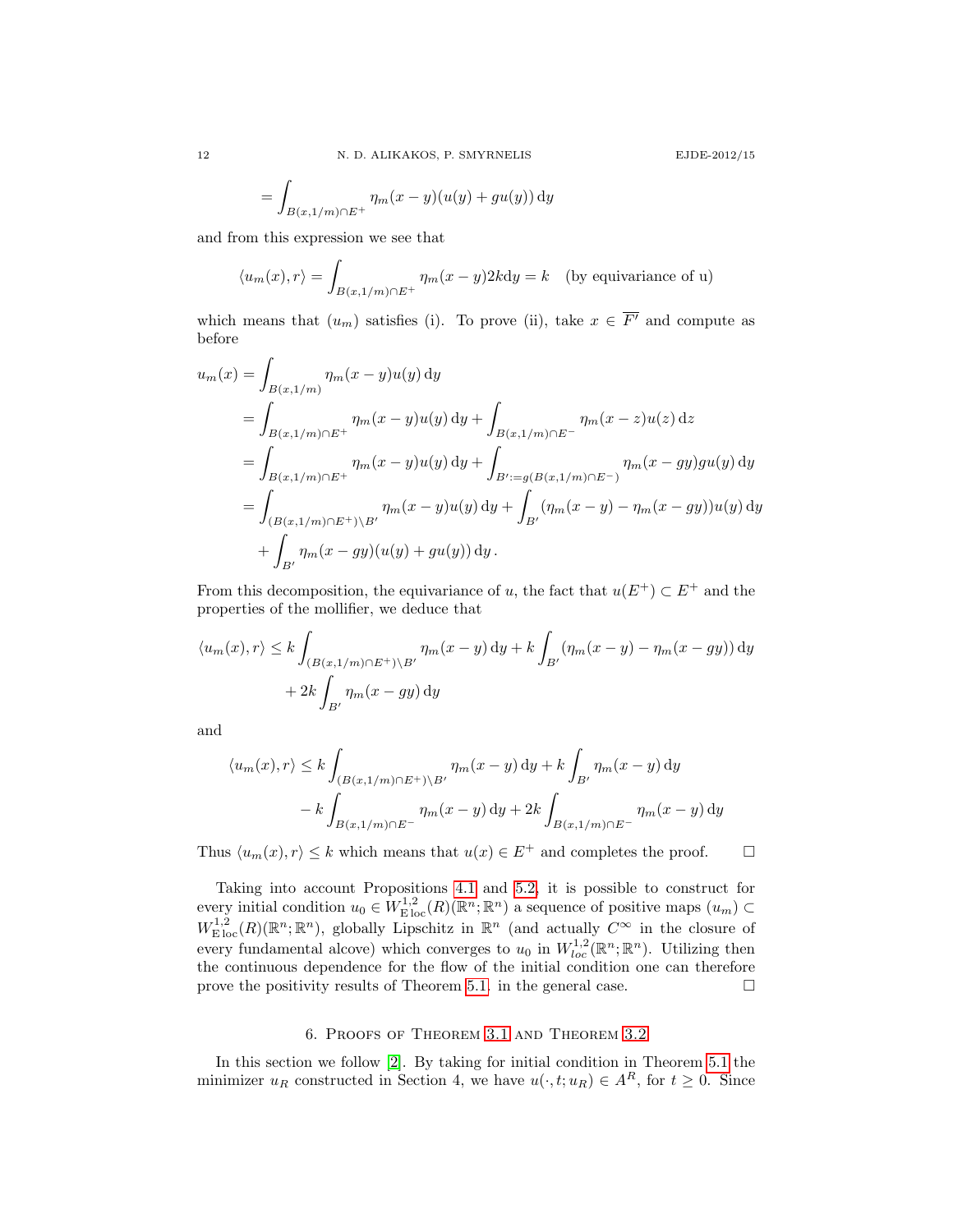$u_R$  is a global minimizer of  $J_{F'_R}$  in  $A^R$ , and since  $u(\cdot, t; u_R) \in C^1(0, \infty; C^{2+\alpha}(\overline{F'_R})),$ is a classical solution to  $(5.1)$  for  $t > 0$ , we conclude from

$$
\frac{\mathrm{d}}{\mathrm{d}t} J_{F'_R}(u(\cdot, t)) = -\int_{F'_R} |u_t|^2 \,\mathrm{d}x \tag{6.1}
$$

that  $|u_t(x,t)| = 0$ , for all  $x \in \mathbb{R}^n$  and  $t > 0$ . Hence, for  $t > 0$ ,  $u(\cdot, t)$  is satisfying

$$
\Delta u(x,t) - W_u(u(x,t)) = 0.
$$
\n
$$
(6.2)
$$

By taking  $t \to 0^+$  and utilizing the continuity of the flow in  $W^{1,2}(F'_R; \mathbb{R}^n)$  at  $t = 0$ ,  $u(\cdot, \cdot; u_R) \in C([0,\infty); W^{1,2}(F_R'; \mathbb{R}^n))$ , we obtain that  $u_R$  is a  $(G_R', G')$  equivariant classical solution to system [\(1.1\)](#page-0-0) satisfying also  $u_R(F'_R) \subset F'$ .

To prove the estimate in the second statement of Theorem [3.1](#page-3-1) we need the following lemma.

<span id="page-12-0"></span>**Lemma 6.1.** Let  $u_R$  be as above,  $H' := \text{Int}(\cup_{g \in G} \overline{F'})$  and  $H'_R := \text{Int}(\cup_{g \in G} \overline{F'_R})$ . Then for  $R > 1$  the following hold:

- (i)  $||u_R||_{L^{\infty}(H'_R; \mathbb{R}^n)} \leq M$ , where  $M := \max_{u \in \overline{H'}} |u|$ ,
- (ii)  $Q(u_R(x)) \leq \overline{Q}$ , for  $x \in H'_R$ , where  $\overline{Q} := \max_{u \in \overline{H'}} Q(u)$ ,
- (iii)  $J_{F'_R}(u_R) \leq C R^{n-1}$ , where C is a positive constant independent of R,
- (iv)  $\Delta Q(u_R(x)) \geq 0$ , in  $W^{1,2}_{loc}(D'_R; \mathbb{R}^n)$ , where  $D'_R$  is as in Theorem [3.1.](#page-3-1)

Proof. (i) and to (ii) are trivial. For (iii), define

$$
b_R(x) := \begin{cases} ((x/R) - a)(1 - d(x; \partial F'_R)) + a, & \text{for } x \in \overline{F'_R} \text{ with } d(x; \partial F'_R) \le 1, \\ a, & \text{for } x \in F'_R \text{ with } d(x; \partial F'_R) \ge 1. \end{cases}
$$

 $b_R$  is continuous and  $C^{\infty}$  piecewise in  $\overline{F'_R}$  thus it defines a  $W^{1,2}(F'_R; \mathbb{R}^n)$  map which also satisfies  $b_R(\overline{F_R}) \subset \overline{F'}$ , by convexity of F'. According to Proposition [4.1](#page-5-1) it can be extended equivariantly on the whole space since for  $x \in S_i^R$ , we have  $b_R(x) = x/R \in S_i$ . An easy computation shows that  $|\nabla b_R|$  and  $W(b_R)$  are bounded in  $F'_R$ , independently of R, and clearly these quantities vanish when  $d(x; \partial F'_R) \geq 1$ . This implies that  $J_{F'_R}(b_R) \leq C R^{n-1}$  and since  $J_{F'_R}(u_R) \leq J_{F'_R}(b_R)$  by definition of  $u_R$ , we obtain the desired estimate.

For (iv), see [\[2,](#page-13-3) Lemma 4.1].

Estimate (iii) in Lemma [6.1](#page-12-0) and the subharmonicity of  $Q(u_{4R})$  in  $D'_{4R}$  allow us to obtain via an iterated application of the De Giorgi oscillation Lemma the following pointwise estimate, for  $R \geq R_0$ :

<span id="page-12-1"></span>
$$
\sup_{B(x_R, R^*)} Q(u_{4R}(x)) \le \bar{q},\tag{6.3}
$$

where  $R^* = R/2^k$  (with k integer independent of R),  $x_R := 4Rx_0$  (with  $x_0 \in D'$ fixed), and  $\bar{q}$  as in Hypothesis 2. Utilizing then the comparison arguments in [\[2,](#page-13-3) Section 5, it is possible to show that the ball  $B(x_R, R^*)$  in [\(6.3\)](#page-12-1) can be replaced by a large set  $D'_{R*}$  which includes all of  $D'_{4R}$  with the exception of a strip along the boundary  $\partial D'_{4R}$  of width  $d_0$  independent of  $R$ , for  $R \geq R_0$ ; that is,

$$
D'_{R^*} \supset \{ x \in D'_{4R} : d(x, \partial D'_{4R}) \ge d_0 \}. \tag{6.4}
$$

This result states that the minimizer  $u_{4R}(x)$  on a set of large measure is close to a, the zero of W in  $D'$ , for  $R \to \infty$ . From it, by applying, once again comparison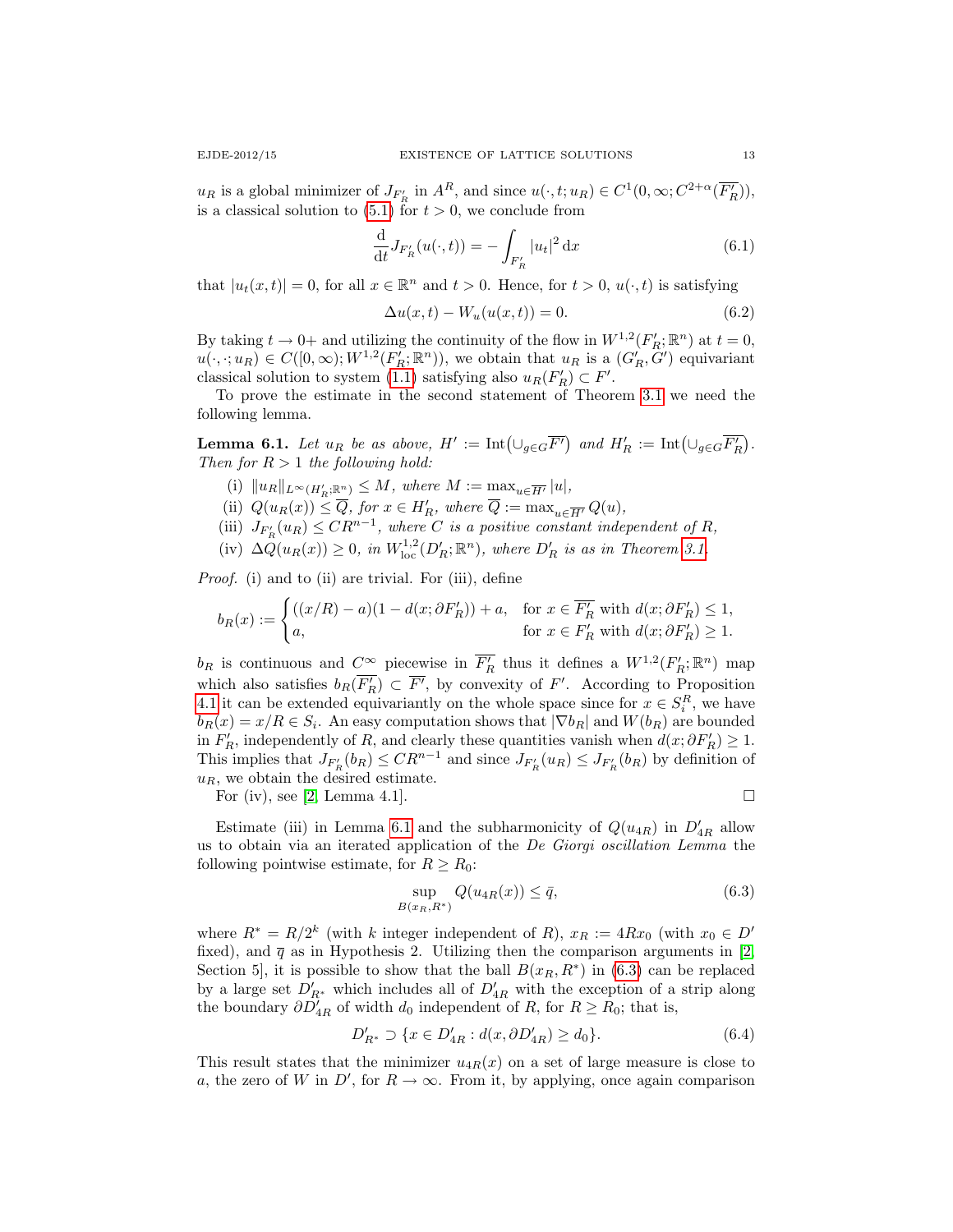arguments, follows the estimate of Theorem [3.1:](#page-3-1)

$$
|u_R(x) - a| \le K e^{-kd(x, \partial D'_R)} \tag{6.5}
$$

which holds for  $R > R_0$  and  $x \in D'_R$ . Finally, the uniform bound (i) provided by Lemma [6.1](#page-12-0) and elliptic regularity, via a diagonal argument, allow us to pass to the limit along a subsequence in  $R$  and capture a function

<span id="page-13-6"></span>
$$
u(x) = \lim_{R_n \to \infty} u_{R_n} \big|_{H'_{R_n}},\tag{6.6}
$$

where  $\big|_{H'_R}$  denotes the restriction of a map to  $H'_R = \text{Int}(\cup_{g \in G} \overline{F'_R})$ . Since the convergence in  $(6.6)$  is uniform up to the second derivatives on compact sets, one can then see that the limit u satisfies the exponential estimate of Theorem [3.2](#page-3-0) and is also a G equivariant solution to

$$
\Delta u - W_u(u) = 0 \quad \text{in } \mathbb{R}^n.
$$

Clearly, positivity is verified (i.e.  $u(\overline{F}) \subset \overline{F'}$ ) and with the help of the exponential estimate, strong positivity can be established in  $D'$ , that is  $u(D) \subset D'$ .

Acknowledgments. We would like to thank Giorgio Fusco for introducing us to the lattice set up by sharing his notes, and Rafe Mazzeo for several discussions related to the regularity issue for domains with corners.

## **REFERENCES**

- <span id="page-13-2"></span>[1] N. D. Alikakos and G. Fusco. Entire solutions to equivariant elliptic systems with variational structure. To appear in Arch. Rat. Mech. Anal.
- <span id="page-13-3"></span>[2] N. D. Alikakos. A new proof for the existence of an equivariant entire solution connecting the minima of the potential for the system  $\Delta u - W_u(u) = 0$ . Preprint. arXiv:1106.0919.
- [3] S. Baldo. Minimal interface criterion for phase transitions in mixtures of Cahn–Hilliard fluids. Ann. Inst. Henri Poincaré, Anal. Non Linéaire 7 No. 2 (1990), pp. 67-90.
- <span id="page-13-0"></span>[4] L. Bronsard, C. Gui, and M. Schatzman. A three-layered minimizer in  $\mathbb{R}^2$  for a variational problem with a symmetric three-well potential. Comm. Pure. Appl. Math. 49 No. 7 (1996), pp. 677–715.
- [5] L. Caffarelli and S. Salsa. A geometric approach to free boundary problems. Graduate Studies in Mathematics 68, American Mathematical Society, Providence, RI, 2005.
- [6] U. Dierkes, S. Hildenbrandt, A. Küster, and O. Wohlrab. Minimal surfaces I. Boundary value problems. Grundlehren der mathematischen Wissenschaften 295, Springer-Verlag, Berlin, 1992.
- [7] U. Dierkes, S. Hildenbrandt, A. Küster, and O. Wohlrab. Minimal surfaces II. Boundary regularity. Grundlehren der mathematischen Wissenschaften 296, Springer-Verlag, Berlin, 1992.
- [8] L. C. Evans and R. F. Gariepy. Measure theory and fine properties of functions. CRC Press, Boca Raton, FL, 1992.
- <span id="page-13-5"></span>[9] G. Fusco. Equivariant entire solutions to the elliptic system  $\Delta u - W_u(u) = 0$  for general G-invariant potentials. Preprint.
- [10] G. Fusco, F. Leonetti, and C. Pignotti. A uniform estimate for positive solutions of semilinear elliptic equations. Trans. Amer. Math. Soc.  $363$  No. 8 (2011), pp. 4285-4307.
- [11] D. Gilbarg and N. S. Trudinger. Elliptic partial differential equations of second order. Grundlehren der mathematischen Wissenschaften 224, Springer-Verlag, Berlin, revised second edition, 1998.
- [12] L. C. Grove and C. T. Benson. Finite reflection groups. Graduate Texts in Mathematics 99, Springer-Verlag, Berlin, second edition, 1985.
- <span id="page-13-1"></span>[13] C. Gui and M. Schatzman. Symmetric quadruple phase transitions. Ind. Univ. Math. J. 57 No. 2 (2008), pp. 781–836.
- <span id="page-13-4"></span>[14] R.S. Hamilton. Harmonic Maps of Manifolds with Boundary. Lecture Notes in Mathematics 471, Springer-Verlag, Berlin-Heidelberg-New York, 1975.